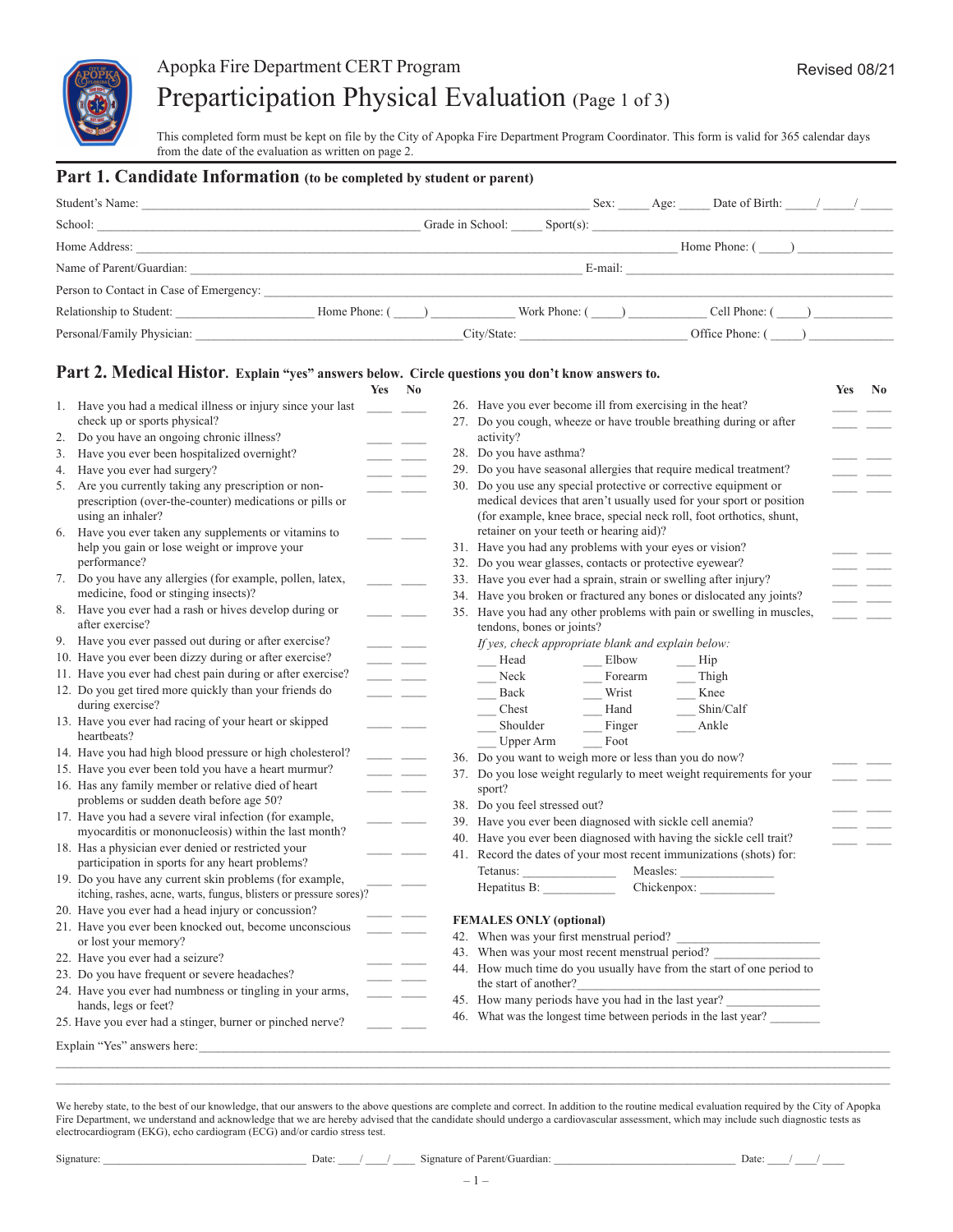

# Apopka Fire Department CERT Program Preparticipation Physical Evaluation (Page 2 of 3)

This completed form must be kept on file by the City of Apopka Fire Department Program Coordinator. This form is valid for 365 calendar days from the date of the evaluation as written on page 2.

### Part 3. Physical Examination (to be completed by licensed physician, licensed osteopathic physician, licensed chiropractic physician, licensed physician assistant or certified advanced registered nurse practitioner).

| Applicant Name:          |                   |                        |                                 |        | Date of Birth:         |
|--------------------------|-------------------|------------------------|---------------------------------|--------|------------------------|
| Height:                  | Weight:           | % Body Fat (optional): |                                 | Pulse: | <b>Blood Pressure:</b> |
| Temperature:             | Hearing: right: P | left: P                |                                 |        |                        |
| Visual Acuity: Right 20/ | Left $20/$        | Yes<br>Corrected:      | Pupils: Equal<br>N <sub>0</sub> |        | ∪negual                |

| <b>FINDINGS</b> |                                    | <b>NORMAL</b>            | <b>ABNORMAL FINDINGS</b> | <b>INITIALS*</b> |
|-----------------|------------------------------------|--------------------------|--------------------------|------------------|
| <b>MEDICAL</b>  |                                    |                          |                          |                  |
| 1.              | Appearance                         |                          |                          |                  |
| 2.              | Eyes/Ears/Nose/Throat              | <b>Contract Contract</b> |                          |                  |
| 3.              | Lymph Nodes                        |                          |                          |                  |
| 4.              | Heart                              |                          |                          |                  |
| 5.              | Pulses                             |                          |                          |                  |
| 6.              | Lungs                              |                          |                          |                  |
| 7 <sup>1</sup>  | Abdomen                            |                          |                          |                  |
| 8.              | Genitalia (males only)             | <b>Contract Contract</b> |                          |                  |
| 9.              | Skin                               |                          |                          |                  |
|                 | MUSCULOSKELETAL                    |                          |                          |                  |
|                 | 10. Neck                           |                          |                          |                  |
|                 | 11. Back                           |                          |                          |                  |
|                 | 12. Shoulder/Arm                   |                          |                          |                  |
|                 | 13. Elbow/Forearm                  |                          |                          |                  |
|                 | 14. Wrist/Hand                     |                          |                          |                  |
|                 | 15. Hip/Thigh                      |                          |                          |                  |
|                 | 16. Knee                           |                          |                          |                  |
|                 | 17. Leg/Ankle                      |                          |                          |                  |
|                 | 18. Foot                           |                          |                          |                  |
|                 | * – station-based examination only |                          |                          |                  |

### ASSESSMENT OF EXAMINING PHYSICIAN/PHYSICIAN ASSISTANT/NURSE PRACTITIONER

I hereby certify that each examination listed above was performed by myself or an individual under my direct supervision with the following conclusion(s):

| Cleared without limitation                                                       |                                                                                                                                                                                                                                      |
|----------------------------------------------------------------------------------|--------------------------------------------------------------------------------------------------------------------------------------------------------------------------------------------------------------------------------------|
|                                                                                  | Disability: Disability: Diagnosis: Diagnosis: Diagnosis: Diagnosis: Diagnosis: Diagnosis: Diagnosis: Diagnosis: Diagnosis: Diagnosis: Diagnosis: Diagnosis: Diagnosis: Diagnosis: Diagnosis: Diagnosis: Diagnosis: Diagnosis:        |
| ,我们也不能在这里的时候,我们也不能在这里的时候,我们也不能会在这里的时候,我们也不能会在这里的时候,我们也不能会在这里的时候,我们也不能会在这里的时候,我们也 |                                                                                                                                                                                                                                      |
|                                                                                  |                                                                                                                                                                                                                                      |
|                                                                                  |                                                                                                                                                                                                                                      |
| Not cleared for:                                                                 |                                                                                                                                                                                                                                      |
| Cleared after completing evaluation/rehabilitation for:                          |                                                                                                                                                                                                                                      |
|                                                                                  | Referred to <u>the contract of the contract of the contract of the contract of the contract of the contract of the contract of the contract of the contract of the contract of the contract of the contract of the contract of t</u> |
| Recommendations:                                                                 |                                                                                                                                                                                                                                      |
|                                                                                  | Date: $/$ /                                                                                                                                                                                                                          |
| Address:                                                                         |                                                                                                                                                                                                                                      |